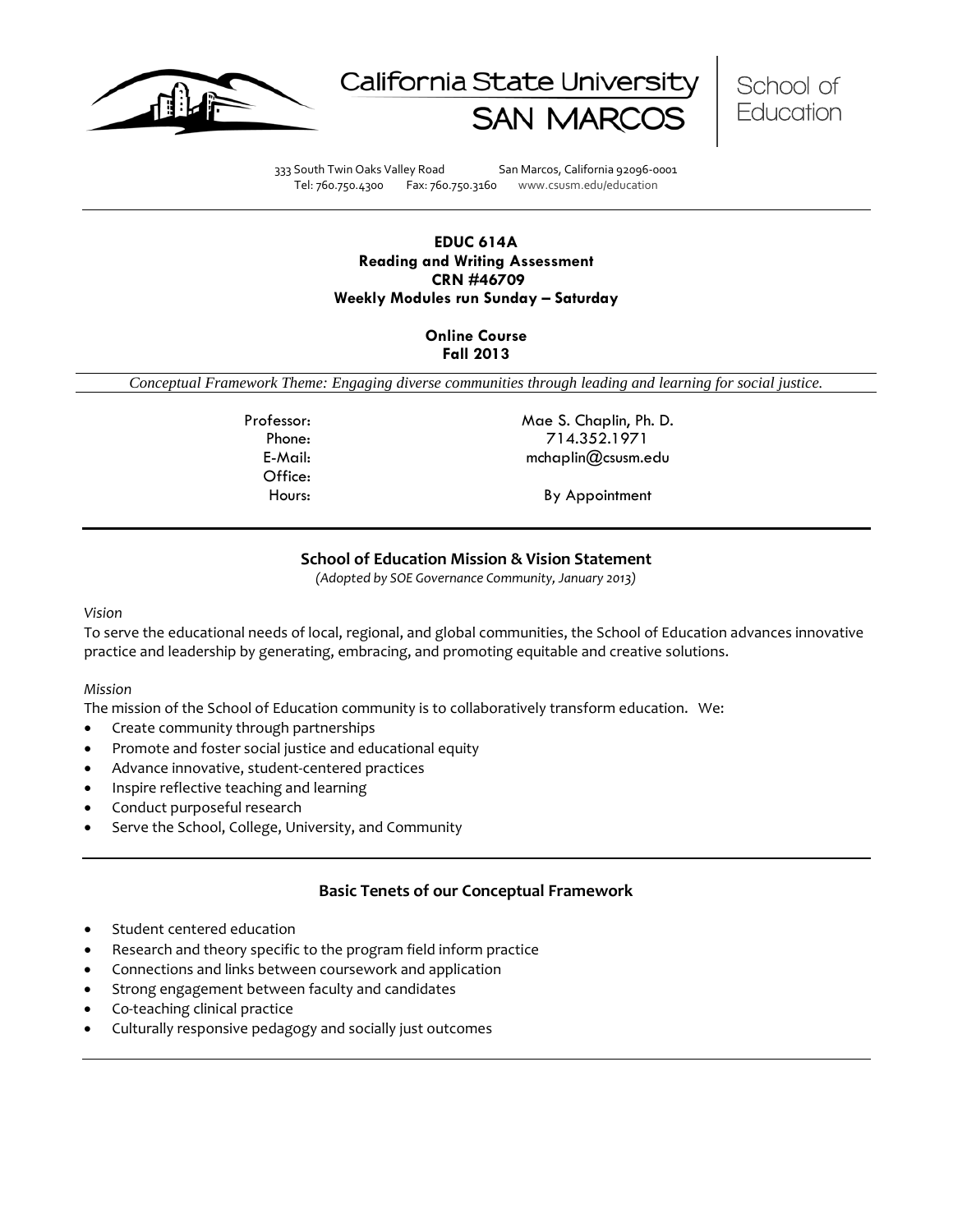# **COURSE DESCRIPTION**

Explores current strategies and techniques for evaluating reading and writing development in classroom settings; theoretical conceptual frameworks for evaluation; process and product procedures for evaluation; and formal and informal assessment techniques.

CHAPLIN: This course is an introduction to the process of assessing students in oral language development and acquisition and mastery of the reading process. Analysis of assessment data is integral to the development of instruction that is differentiated and designed to meet the need of all students. This course focuses on the implementation of the English Language Arts Standards as well as the English Language Development Standards. This course also satisfies the language and literacy development requirements for CTEL (California Teachers of English Language) for assessment and instruction of English Learners.

### **Course Objectives**

The purpose of this course is to:

- Learn about the reading process and problems students encounter in reading English
- Learn about the assessment of reading
- Learn about strategies for all students and for students with disabilities
- Learn about writing assessment and strategies

### **Required Texts**

Atwell, N. (2007). The Reading Zone: How to Help Kids Become Skilled, Passionate, Habitual, Critical Readers. New York, NY: Scholastic. ISBN: 978-0-439-92644-7

Jones, J., & Elish-Piper, L. (2012). Basic Reading Inventory: Pre-Primer through Grade Twelve and Early Literacy Assessments. Dubuque, IA: Kendall Hunt. ISBN: 978-0-7575-9852-4

#### **Recommended Texts**

Reutzel, D. R., & Cooter, R. B. (2008). Strategies for Reading Assessment and Instruction: Helping Every Child Succeed. Saddle River, NY: Pearson. ISBN: 978-0-1370-4838-0

Additional readings and online resources will be provided via Cougar Courses as needed.

### **OUTCOMES and STANDARDS**

The context for, and scope of this course is aligned with standards for Authorizing Teachers to Teach English Learners and the CTEL, as articulated by the California Commission on Teacher Credentialing (CTC), and as approved by the faculty of the College of Education in development of the program approval documents. Further consideration has been given to the alignment of standards for multicultural education as articulated by the National Council for Accreditation of Teacher Education (NCATE), the Interstate New Teacher Assessment and Support Consortium (INTASC), and the National Board for Professional Teaching Standards (NBPTS). Emphasis is placed on learning outcomes (what you know and can demonstrate) rather than on inputs (putting in "seat time", meeting minimum criteria for assignments, checking off tasks and activities), and how these outcomes correspond to your potential to enhance student learning as a new teacher.

*CTEL candidates will need to upload their graded CTEL signature assignment (with a passing grade or rubric indicating passing grade for assignment) to their CTEL electronic portfolio upon completion of the course. CTEL Program Coordinator will then review the candidate's CTEL standards in their electronic portfolio in order to fulfill their certification*  requirements for the California State Department of Education. For further *clarification*, please contact Ana Hernández, *CTEL Program Coordinator, at [ahernandez@csusm.edu.](mailto:ahernandez@csusm.edu)*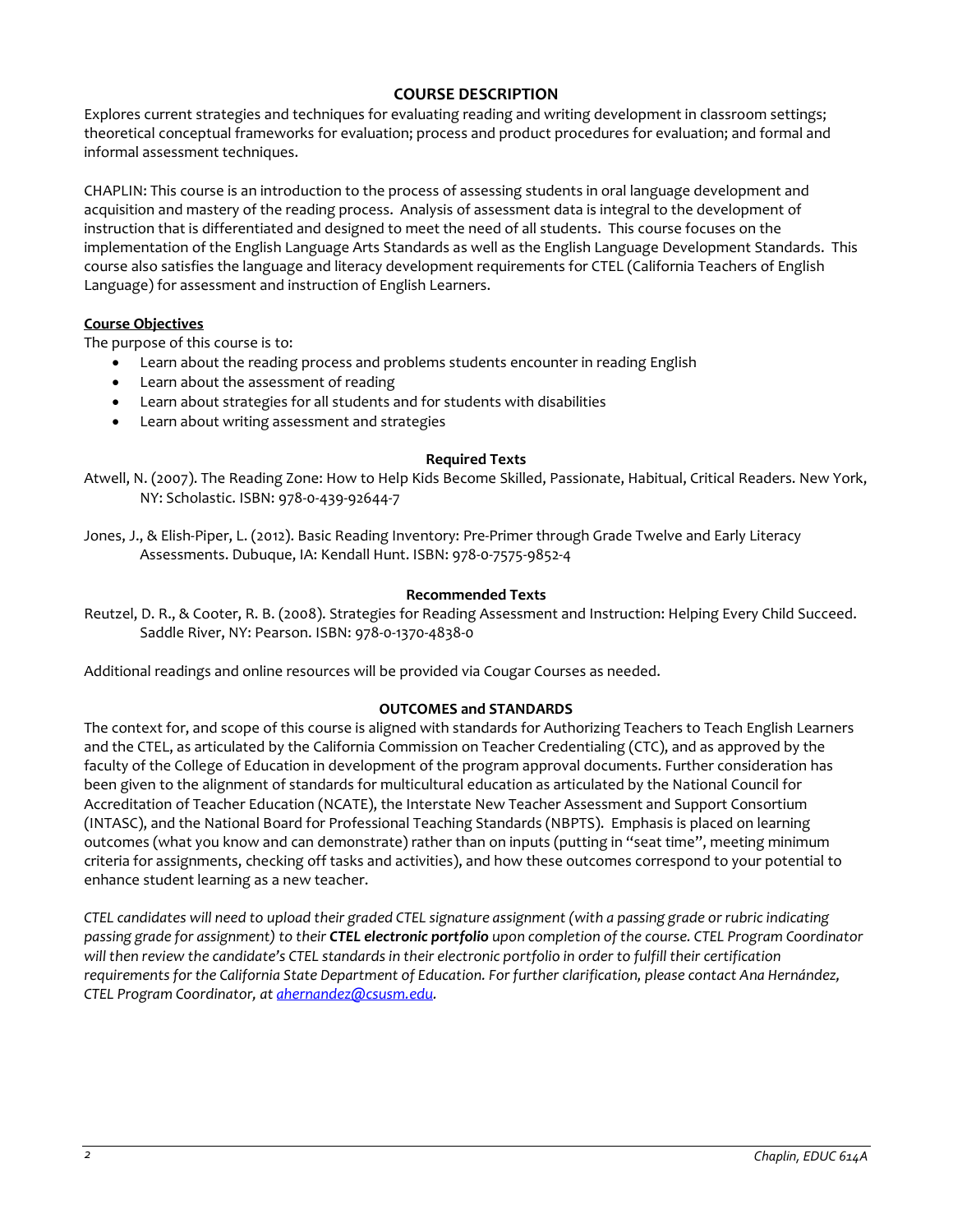## **Assessment of Professional Dispositions**

Assessing a candidate's dispositions within a professional preparation program is recognition that teaching and working with learners of all ages requires not only specific content knowledge and pedagogical skills, but positive attitudes about multiple dimensions of the profession. The School of Education has identified six dispositions – social justice and equity, collaboration, critical thinking, professional ethics, reflective teaching and learning, and life-long learning—and developed an assessment rubric. For each dispositional element, there are three levels of performance *unacceptable*, *initial target*, and *advanced target*. The description and rubric for the three levels of performance offer measurable behaviors and examples.

The assessment is designed to provide candidates with ongoing feedback for their growth in professional dispositions and includes a self-assessment by the candidate. The dispositions and rubric are presented, explained and assessed in one or more designated courses in each program as well as in clinical practice. Based upon assessment feedback candidates will compose a reflection that becomes part of the candidate's Teaching Performance Expectation portfolio. Candidates are expected to meet the level of *initial target* during the program.

### **School of Education Attendance Policy**

Due to the dynamic and interactive nature of courses in the School of Education, all students are expected to attend all classes and participate actively. At a minimum, students must attend more than 80% of class time, or s/he may not receive a passing grade for the course at the discretion of the instructor. Individual instructors may adopt more stringent attendance requirements. Should the student have extenuating circumstances, s/he should contact the instructor as soon as possible. *(Adopted by the COE Governance Community, December, 1997).*

This course: completion of online activities/modules (these are separate from the major assignments of this course) constitute weekly attendance. Students who miss 2 weeks of online activities will not receive a grade of A or A-; students who miss 3 weeks of online activities will not receive a grade of B+, B, or B-.

### **Students with Disabilities Requiring Reasonable Accommodations**

Students with disabilities who require reasonable accommodations must be approved for services by providing appropriate and recent documentation to the Office of Disable Student Services (DSS). This office is located in Craven Hall 4300, and can be contacted by phone at (760) 750-4905, or TTY (760) 750-4909. Students authorized by DSS to receive reasonable accommodations should meet with their instructor during office hours or, in order to ensure confidentiality, in a more private setting.

### **All University Writing Requirement**

Writing requirements for this class will be met as described in the assignments. Every course at the university, including this one, must have a writing requirement of at least 2500 words.

#### **Graduate Writing Requirements**

The California State University maintains a Graduation Writing Assessment Requirement (GWAR) for master's candidates. This requirement must be achieved prior to Advancement to Candidacy. A master's candidate will satisfy the graduate writing requirement by receiving a passing score on a written product as assessed with the GWAR rubric. Toward the goal of providing opportunity for graduate students in the School of Education to satisfy the writing requirement, all papers in all graduate classes must adhere to the writing and format style guidelines detailed in the sixth edition of the Publication Manual of the American Psychological Association. This manual is a required textbook for all CSUSM School of Education graduate-level courses.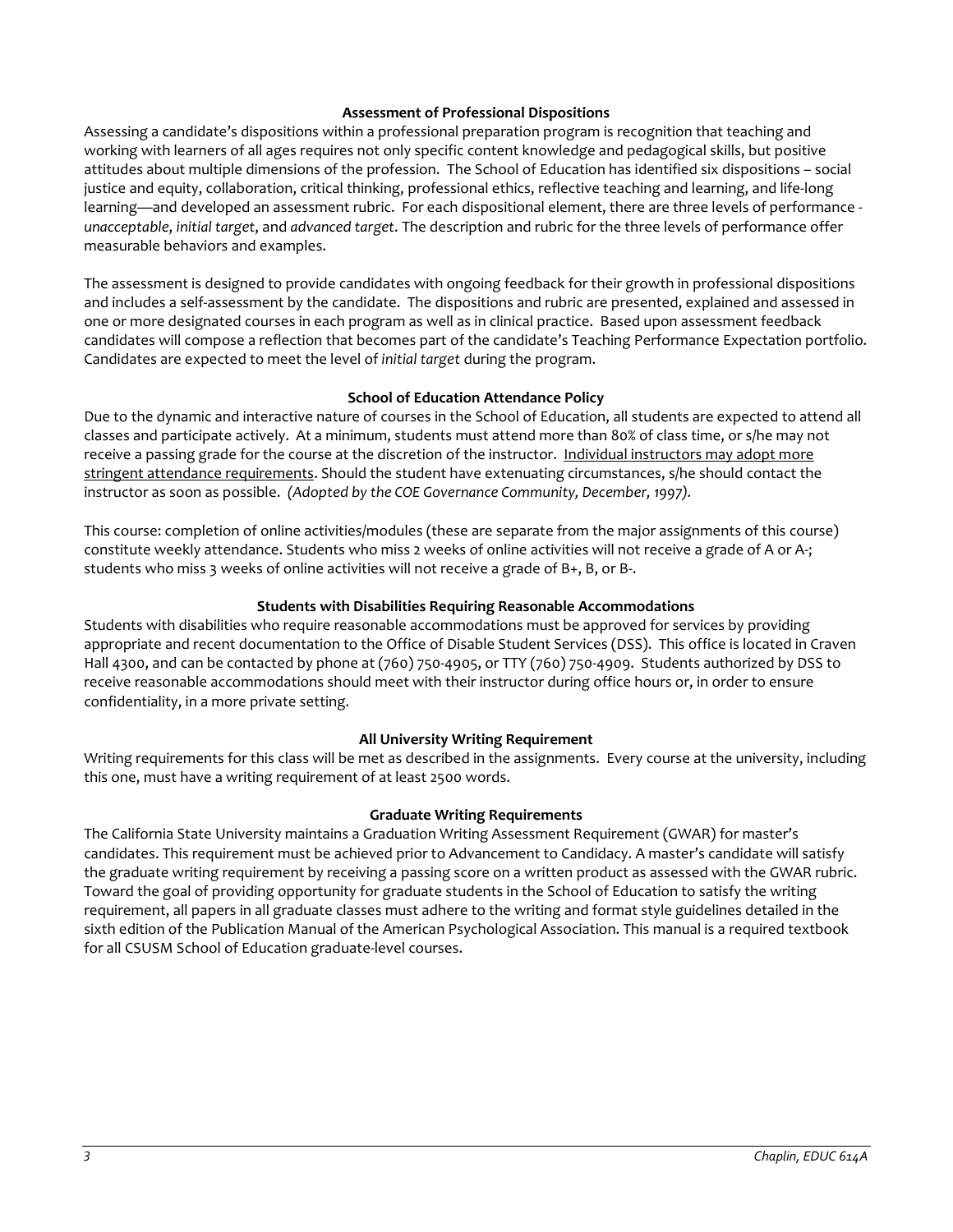## **CSUSM Academic Honesty Policy**

"Students will be expected to adhere to standards of academic honesty and integrity, as outlined in the Student Academic Honesty Policy. All written work and oral presentation assignments must be original work. All ideas/materials that are borrowed from other sources must have appropriate references to the original sources. Any quoted material should give credit to the source and be punctuated with quotation marks.

Students are responsible for honest completion of their work including examinations. There will be no tolerance for infractions. If you believe there has been an infraction by someone in the class, please bring it to the instructor's attention. The instructor reserves the right to discipline any student for academic dishonesty in accordance with the general rules and regulations of the university. Disciplinary action may include the lowering of grades and/or the assignment of a failing grade for an exam, assignment, or the class as a whole."

Incidents of Academic Dishonesty will be reported to the Dean of Students. Sanctions at the University level may include suspension or expulsion from the University.

### **Plagiarism:**

As an educator, it is expected that each student will do his/her own work, and contribute equally to group projects and processes. Plagiarism or cheating is unacceptable under any circumstances. If you are in doubt about whether your work is paraphrased or plagiarized see the Plagiarism Prevention for Students website [http://library.csusm.edu/plagiarism/index.html.](http://library.csusm.edu/plagiarism/index.html) If there are questions about academic honesty, please consult the University catalog.

### **Appeals:**

Every student has the right to appeal grades, or appeal for redress of grievances incurred in the context of any class. Disputes may be resolved informally with the professor, or through the formal grades appeal process. For the latter, consult Dr. Manuel Vargas, School of Education Director.

### **Use of Technology:**

Students are expected to demonstrate competency in the use of various forms of technology (i.e. word processing, email, Cougar Courses, use of the Internet, and/or multimedia presentations). Specific requirements for course assignments with regard to technology are at the discretion of the instructor. Assignments will be submitted online.

### **Electronic Communication Protocol:**

Electronic correspondence is a part of your professional interactions. If you need to contact the instructor, e-mail is often the easiest way to do so. It is my intention to respond to all received e-mails in a timely manner. Please be reminded that e-mail and on-line discussions are a very specific form of communication, with their own nuances and etiquette. For instance, electronic messages sent in all upper case (or lower case) letters, major typos, or slang, often communicate more than the sender originally intended. With that said, please be mindful of all e-mail and on-line discussion messages you send to your colleagues, to faculty members in the School of Education, or to persons within the greater educational community. All electronic messages should be crafted with professionalism and care. Things to consider:

- Would I say in person what this electronic message specifically says?
- How could this message be misconstrued?
- Does this message represent my highest self?
- Am I sending this electronic message to avoid a face-to-face conversation?

In addition, if there is ever a concern with an electronic message sent to you, please talk with the author in person in order to correct any confusion.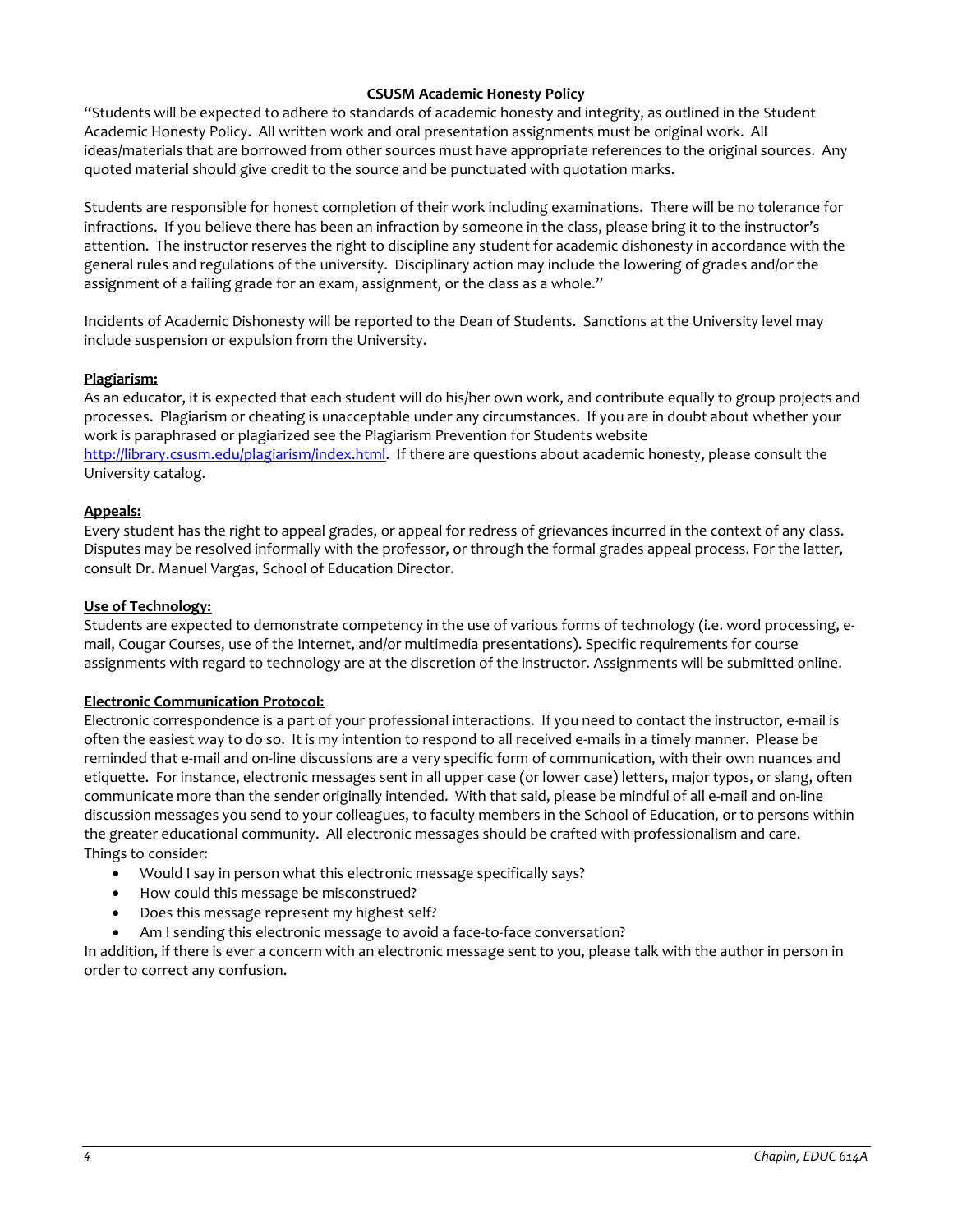### **Course Requirements**

*NOTE: I RESERVE THE RIGHT TO CHANGE, ADD TO, OR DELETE ANY MATERIAL OR ASSIGNMENT FROM THE COURSE.*

All students are expected to participate in the online modules and course activities and to demonstrate reflective learning. Weekly online modules run each Sunday through Saturday and students are expected to participate fully in each module. Unless otherwise negotiated with the instructor, all assignments are to be submitted on the assigned due date. Assignments not posted on Cougar Courses on the due date will lose 10% of earned credit per day.

## **Grading Standards**

**High**: The graduate student consistently performs and participates in an exemplary manner. Each assignment receives in-depth exploration and reflection based upon research, observations, and classroom implementation. All work is submitted in a professional manner using APA style. Professional and responsible behavior, including timely completion of online modules and submission of assignments, is practiced in a consistent manner.

**Intermediate**: The graduate student meets outcomes expectations in a satisfactory manner. Each assignment is based upon research, observations and classroom implementation. Generally, work is submitted in a professional manner using APA style. Most of the time, professional and responsible behavior, including timely attendance and submission of assignments, is apparent.

**Low:** The graduate student's skills are weak and do not meet expectations. Each assignment is based upon opinion rather than research, theory, and best practices. Reflection is shallow. Assignments are submitted without APA style, thorough proofreading, or poor organization. The student needs a great deal of guidance. The student is consistently late with work and has too many online absences.

The following grading scale will be used:

| $93 - 100$ | A:  | $90 - 92$          | A-:       |
|------------|-----|--------------------|-----------|
| 87 - 89    | B+: | $83 - 86$          | <b>B:</b> |
| $80 - 82$  | н.  | 79 – below Failing |           |

| <b>Course Assignments</b>      |           |                   |
|--------------------------------|-----------|-------------------|
| Attendance and participation   | 20 points | Due: Weekly       |
| <b>Researching Tests</b>       | 20 points | Due: September 21 |
| Modifications of interventions | 50 points | Due: October 26   |
| Assessment Project             | 70 points | Due: November 30  |
| Perspective on Tests: Paper    | 20 points | Due: December 7   |

### **DESCRIPTION OF ASSIGNMENTS**

## *Scoring rubrics, samples, and more detailed instructions for individual assignments will be provided during the weekly modules on Cougar courses*

*Assessment Project* – In Depth Case Study. (Due: November 30—70 points) This project involves the assessment of *two students at two different grade levels.* One student MUST be an English Learner. The other student could be selected from the following: RTI2, Special Education or status as an English Learner. You will need to examine the backgrounds of both students as well as obtain assessment information for each student you select. Students must be selected using the following:

- 1. How does the student qualify as a focus student for the case study
- 2. Provide evidence that the student qualifies: standardized test scores such as CELDT, CST, or additional standardized tests. Any authentic assessments that the student has received such as assessments as a part of SST or ones that former teachers have administered, or other similar data in the student's cumulative folder.
	- a. Evidence for selection should include the tests, what the test assessed, the results of the test, and what the results mean in terms of literacy development. For example, language development, emergent reading, phonemic awareness, word analysis, structural analysis, comprehension, content area understanding, cross content understanding, writing across the curriculum.
- 3. Examples of student work that is aligned with the evidence that you submitted.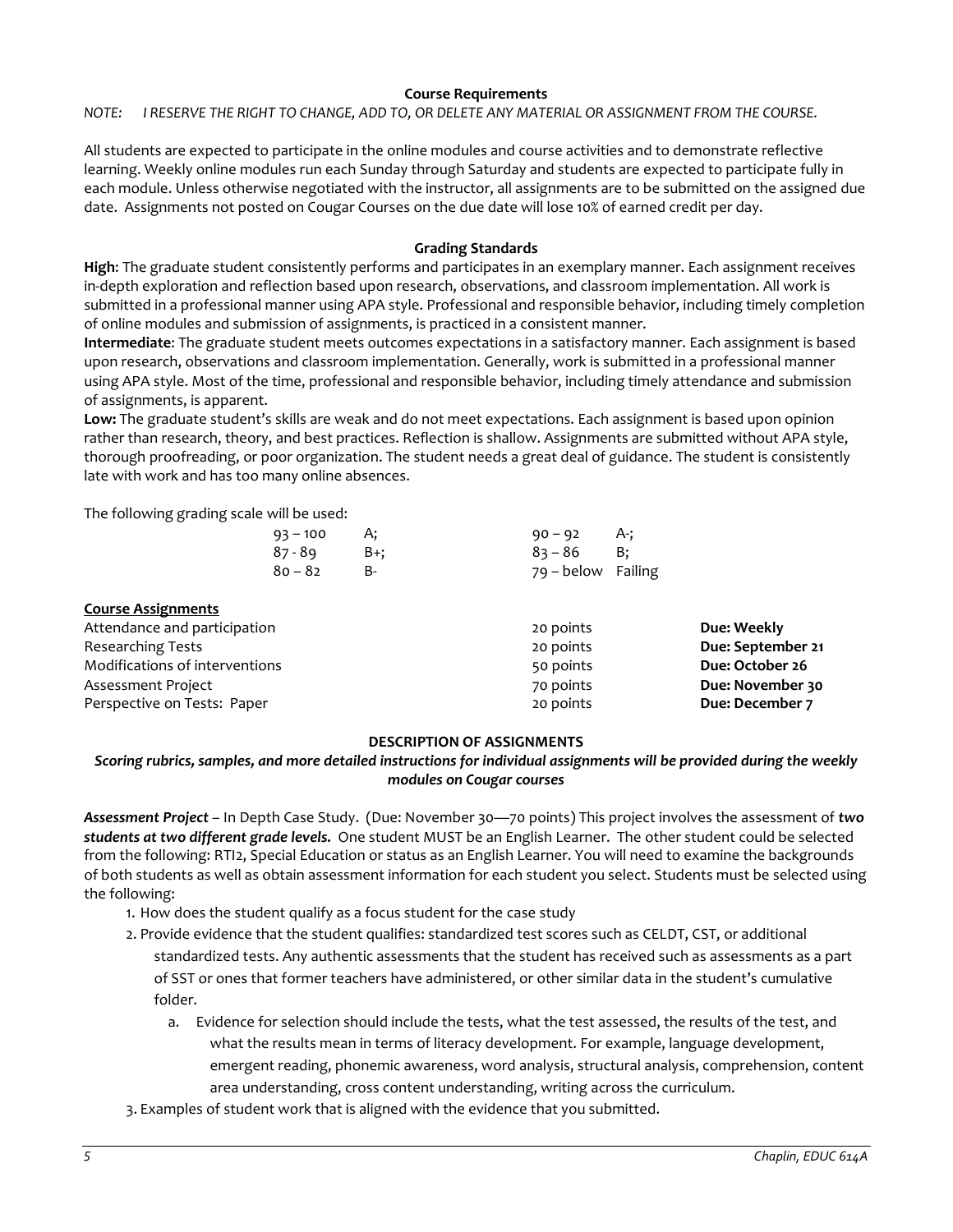After you select both of your focus students, you will complete the following for this project:

- 1. Obtain information on the backgrounds of each of the students. Is the child an older child? A middle child? The youngest? Have there been health issues such as tubes in the child's ears? Referrals to social services? To the district/school psychologist? Have there been mobility issues? What does the office discipline file look like? How many referrals have there been, if any? What were the infractions? What disciplinary measures were taken?
- 2. Obtain the existing test scores of your two students. Obtain the scores of ALL tests each student has taken, including authentic assessments as well as standardized tests. Examples: CST, CELDT, MAPS, Other.
- 3. Obtain explanations for the scoring of the standardized tests. What objectives were being tested? How are the scores reported? In national curve equivalents? Stanines? Percentiles? Grade level scores? All of the above? Some? None? Indicate all of the ways the standardized test scores are reported. Is the standardized test also a criterion referenced test?
- 4. Take anecdotal notes at least 8.
- 5. Take an informal reading inventory of your students' reading performance.
- 6. What else has been done to support these students? In what special programs are these students involved? How long? Who referred them? Why? What measures have been taken? Has the assessment been ongoing? If so, include those scores as well.
- 7. Include a content are writing example of your student.
- 8. Create a grid and conduct an in-depth analysis of the students' scores. The case study involves not only analyzing the scores and indicating what the scores mean, but also suggesting interventions.

An example of the analysis grid is included in the syllabus. The write-up for the case study on each student should use the following format:

- 1. A biographical sketch of the student (pseudonym)
- 2. A description of the conditions under which the tests were administered.
- 3. The analysis grid with specific information entered.
- 4. Interventions have clear descriptions, step by step implementation and rationale for selection and how the intervention will improve student success.
- 5. Include all paper samples of the assessments in an Appendix of your case study.

| Example of the Assessment Grid |                    |                 |                   |               |
|--------------------------------|--------------------|-----------------|-------------------|---------------|
| Assessment                     | What I Learned and | Patterns across | Areas of Strength | Areas of Need |
| Date Administered              | Where              | assessments     |                   |               |
|                                |                    |                 |                   |               |

Include an in-depth description of interventions to address areas of need. Interventions must contain the following:

- 1. Clear description each intervention(s)
- 2. Step by step detections for the implementation of each intervention(s)
- 3. Statement of HOW each intervention(s) will help the student be a better reader

Your project must contain samples of instruction and the resulting student work. You will also need to use a rubric to score the content area writing sample for each student.

**Reminder:** All interventions *MUST* be clear and specific. You should describe the strategy or activity you will be using in the interventions. That should be followed by a step by step process for implementing the strategy or activity. In other words, another teacher could pick up your description and list and be able to teach from it.

Be specific about the things you are doing with the student. In order to facilitate this, keep a journal on what you have done with the student noting how the student has responded throughout the project. Reflect on your teaching

throughout the project. *You will complete an overall reflection upon completion of the project on Cougar Courses. Modifications of the Interventions.* (Due: October 26—50 points) Individual interventions can also be used for more than one student. However, the focus of this project is to ensure that you are addressing *ALL* of the learning modalities to ensure that your instruction will meet the needs of all learners. For this assignment, you will need to take each used intervention in your case study and *adapt it for all learners.* Your intervention must be adapted with tactile/kinesthetic, visual (pictorial and graphic organizers), auditory (metacognitive) modalities as well as assessment data in order to differentiate planning and instruction appropriately. You will need to provide a rationale as to why and how the modifications in instruction will address the needs of other learners.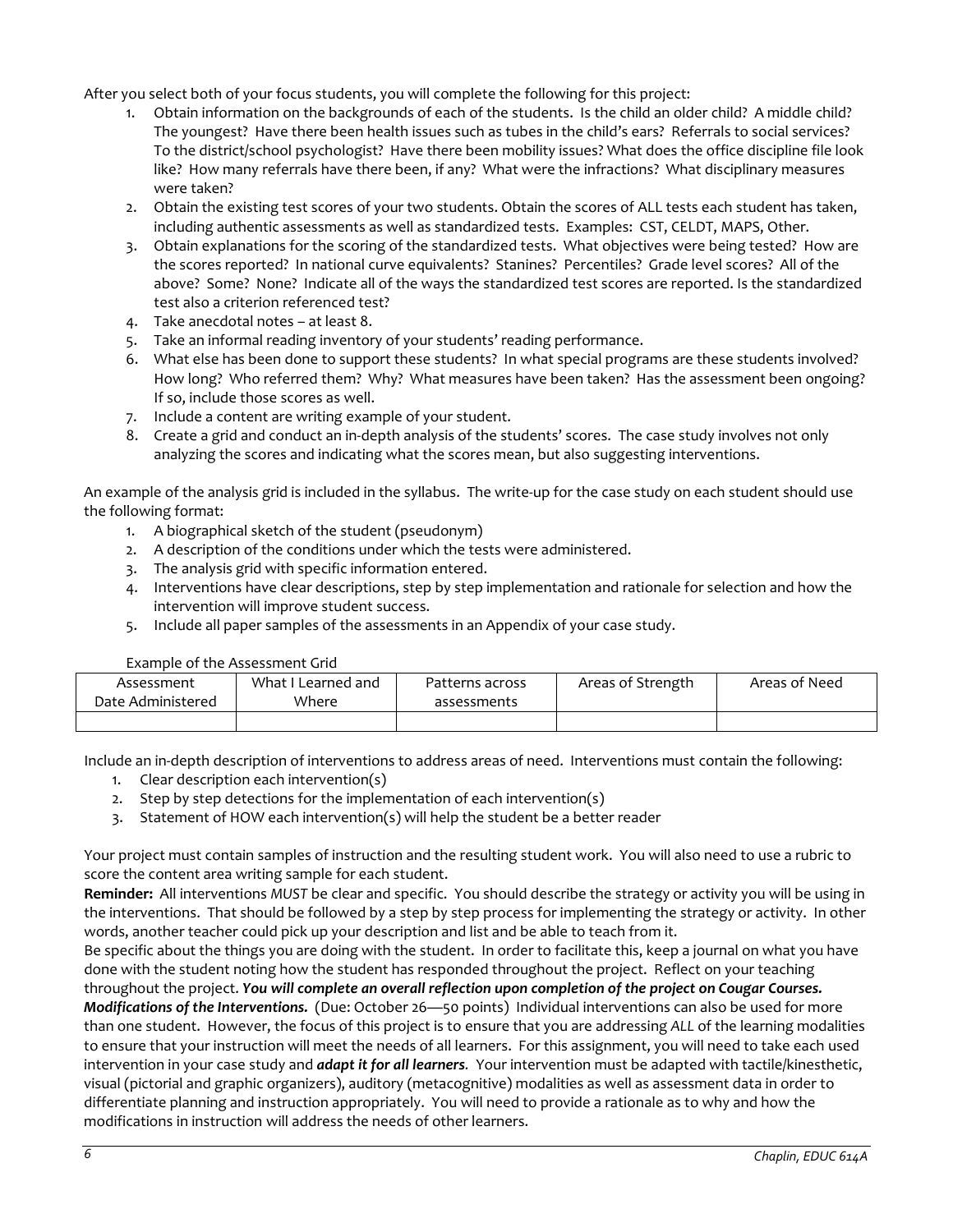*Researching Tests.* (Due: September 21—20 points). Conduct an internet search to research the topic of assessment in educational journals, such as literacy journals, Phi Delta Kappan, Educational Leadership, any other journal or ERIC document. The purpose of this search is to stimulate our thinking in this class. You should do the following:

- **1.** Look for research that either challenges or supports standardized testing of children (at least two articles). Consider the rationale for testing, the frequency of testing the ages at which tests are administered, etc.
- **2.** Prepare a **summary** of each of the articles you have researched and read.
- **3.** Share the summaries in online discussions with peers. Examine the issue thoroughly and become exposed to multiple perspectives on this issue. Understand that this is not to convince you to look at testing one way or another. That you will do on your own, having read and listened to the research.

*Perspectives on Tests.* (Due: December 7—20 points). At the end of the class, you will be asked to submit a **perspective paper** (minimum of 5 pages, double spaced, APA format) on the issue of testing. Refer to the research and tell stories from your own experiences (either personal or that of a classroom teacher).